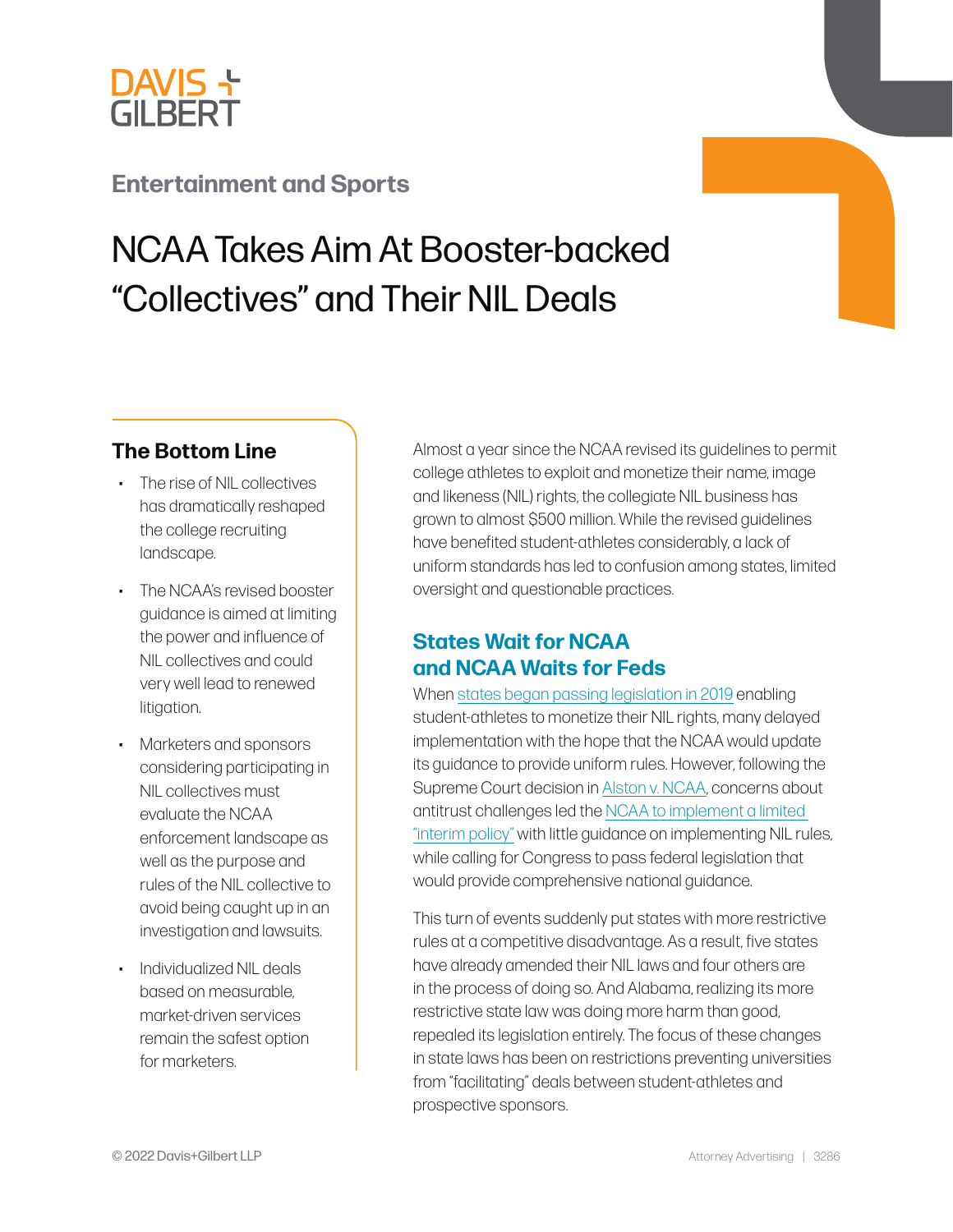

### **NIL Collectives Step Into the Breach**

In the last year, groups of individuals (typically alumni and influential supporters of universities) have formed new business entities, with the purpose of funding NIL endorsements. Dubbed collectives, these entities are being organized to lure top-tier athletes to specific universities by promising them lucrative NIL payments. The NIL activities that student-athletes provide to the NIL collective members are murky, often consisting of autograph sessions and personal appearances. Perhaps most importantly, the value of the student-athletes' NIL rights often bears little relation to the amount of compensation being paid to them, risking the type of "pay to play" that the NCAA prohibits.

Moreover, in states that do not prevent schools from facilitating NIL relationships, schools are able to work hand-in-hand during the recruiting process with NIL collectives to offer studentathletes an elite program, first-class facilities, national TV exposure and a lucrative NIL payday. The concept has caught on so well that, today, most of the major "Power 5" universities have at least one NIL collective affiliated with their program, with some having several.

## **NCAA Hopes to Rein in Collectives**

In May 2022, the NCAA issued [new guidance](https://www.ncaa.org/news/2022/5/9/media-center-di-board-of-directors-issues-name-image-and-likeness-guidance-to-schools.aspx) aimed at limiting the influence of NIL collectives and reaffirming its mission to prevent "pay to play." The guidance focuses on the word "booster" and reiterates that, under current NCAA rules, a booster is not just an individual, but includes corporate entities and organizations that are known by a university to promote, or that have promoted, their athletic program or its student-athletes. The guidance makes it clear that:

- prior to a student enrolling at an institution, a booster may not communicate with any recruit;
- no booster may guarantee any deal for participating at an institution; and
- the institution or its staff may not arrange a meeting with any booster.

For current student-athletes, the NCAA stated that each deal needs to be evaluated on a "case by case analysis of the value that each athlete brings to an NIL agreement … " and that deals may not be based on incentives, achievements or enrollment decisions.

With this new guidance, the NCAA is hoping to reset expectations about what constitutes permissible NIL activity. The NCAA has directed its staff to pursue actions that are contrary to its NIL policy, including violations of recruiting rules and rules against offering payment for performance. Given the aggressive growth of NIL collectives and the specter of *Alston*, however, an increase in enforcement action raises the prospect of a new round of litigation against the NCAA. Putting this genie back in the bottle likely will prove to be a formidable task.